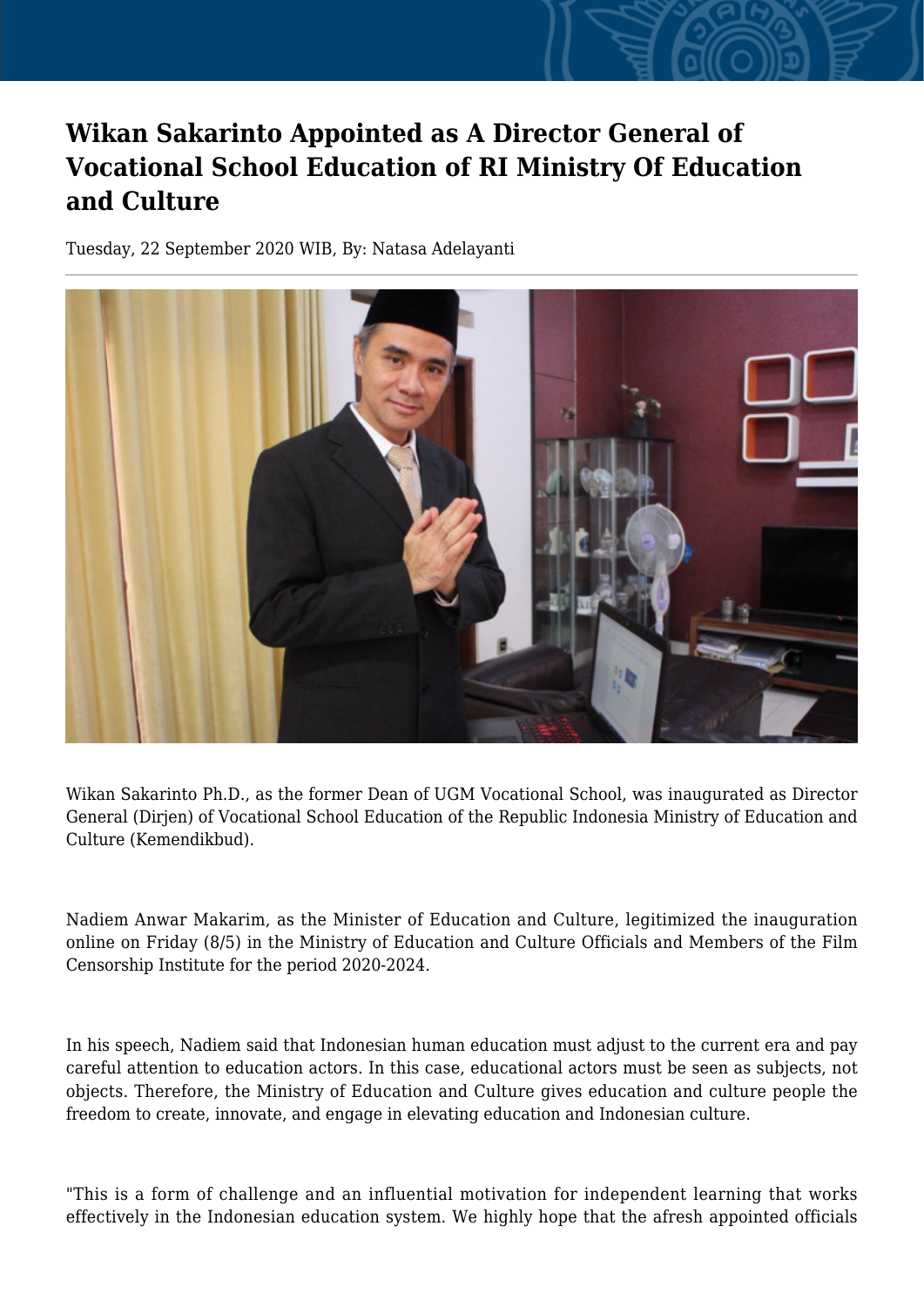can directly coordinate internally and adjust to their responsibilities according to the current conditions. Also, be creative and innovative in response to various challenges, especially in learning freedom," he explained.

Meanwhile, throughout WhatsApp, Wikan Sakarinto admitted that holding a new mandate at the Ministry of Education and Culture is challenging. This condition is due to the status of vocational education in Indonesia still has many challenges ahead.

"There should be actions to accomplish, structuralize, and sustain the link and match in the world of education, business, and industry (DUDI) perfectly to make powerful vocations that might strengthen Indonesia," he explained.

In his remarks, he said that according to the direction of the Minister of Education and Culture, vocational education, including a three-year vocational middle school (SMK), a vocational school in higher education, and skills training institutions, must have a solid synergy with industry and the world of business and profession especially for the link and match itself. This concept has been initiated and attempted for a long time to be realized in Indonesia. Not a few three-year vocational middle school (SMK) and vocational campuses have arranged it or collaborated with the industry.

"Still, the Link and Match should not only be finished by MoU. In principle, it must be truly deep and long-term and profit all parties," he explained.

Link and Match, among others, are shown by compiling a curriculum according to the needs of industry or the world of business and profession, also responding to the needs of future skills and competencies. An internship program or industrial work practice for at least one semester is jointly managed very well and conceptually and intensively supported by guest lecturers or practitioners who teach at SMK and vocational campuses.

On the other hand, vocational school teachers, vocational campus lecturers must have competency certification recognized by industry and the world of work. Furthermore, the industry recognizes competency certification for SMK and vocational higher education graduates when starting their business and professional careers. The industry must also be committed to absorbing vocational education graduates, with reward and good career schemes.

This link and Match hopefully is able to profit all parties. Throughout this concept, the industry will benefit from the increased quality of vocational school graduates who are more fitted to their needs. Meanwhile, industry entering schools and campuses will faster make students comprehend the